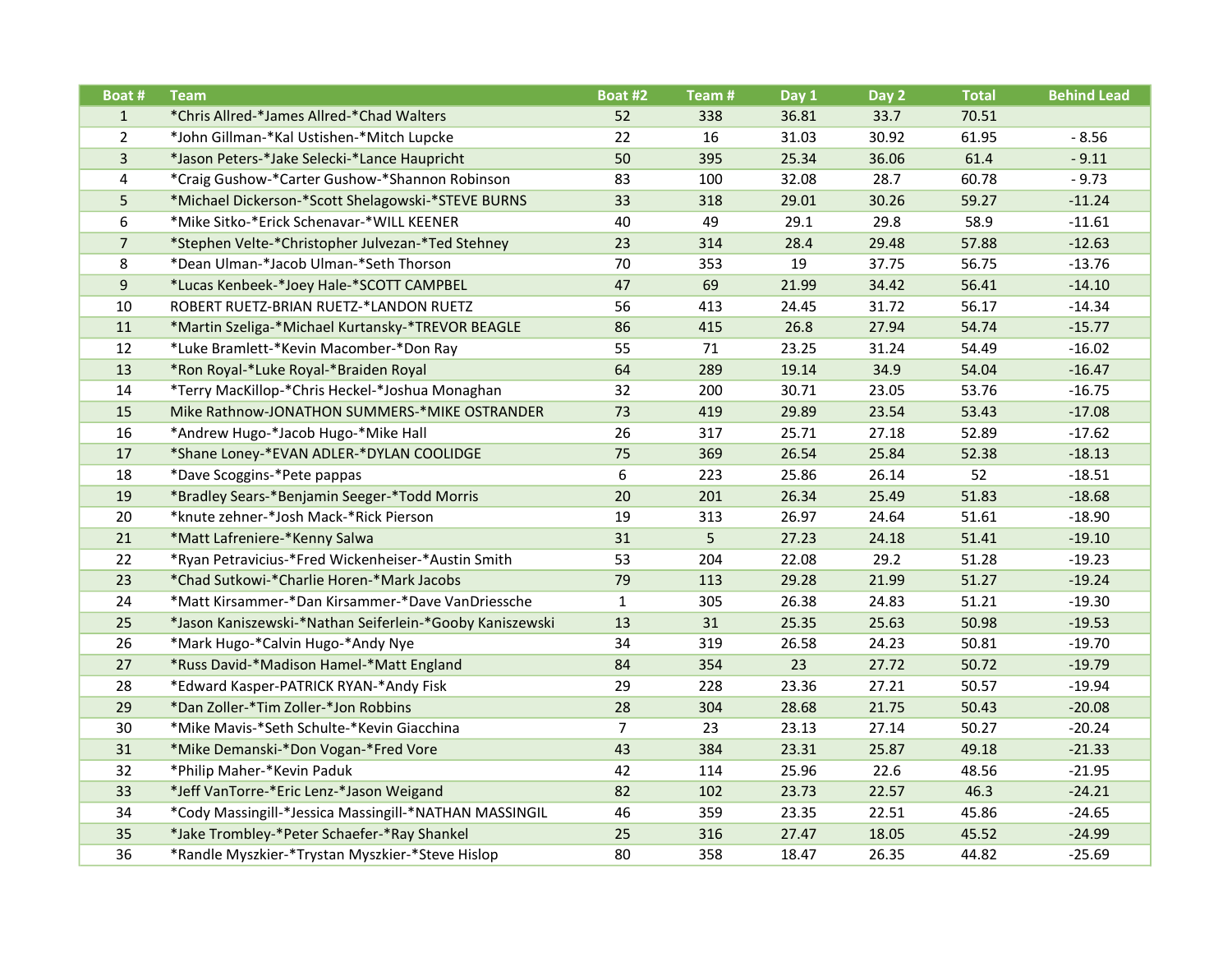| 37 | *James Speier-*Christopher Newland-*Matt Miller | 90             | 418 | 26.65 | 17.72 | 44.37 | $-26.14$ |
|----|-------------------------------------------------|----------------|-----|-------|-------|-------|----------|
| 38 | KRIS MCCORKLE-*Wes Smith-*JAY THORNBURN         | 37             | 322 | 20.45 | 23.83 | 44.28 | $-26.23$ |
| 39 | *Troy Walwood-*Andrew Reinhardt-*Brandon Bernia | 61             | 336 | 22.18 | 21.54 | 43.72 | $-26.79$ |
| 40 | *William Murray-*Bob Murray                     | 39             | 408 | 22.39 | 21.1  | 43.49 | $-27.02$ |
| 41 | *Jerry Fox Jr-SPENCER FOX-*Steve Vandemark      | 9              | 232 | 21.39 | 21.87 | 43.26 | $-27.25$ |
| 41 | DAVID KOLB-SCOTT GEITGEY-*Jason Fischer         | 5              | 307 | 29.04 | 14.22 | 43.26 | $-27.25$ |
| 43 | *Brent Brophy-*Steven Carcone-*Steven Carcone   | 88             | 91  | 21.01 | 21.58 | 42.59 | $-27.92$ |
| 44 | MICHAEL DOETSCH-PATRICK DOETSCH                 | 51             | 411 | 21.93 | 20.49 | 42.42 | $-28.09$ |
| 45 | *Rande Woodland-EMMA WOODLAND-*BILL HALBOWER    | 89             | 417 | 21.4  | 20.81 | 42.21 | $-28.30$ |
| 46 | *Cameron Lackie-*AJ Rathje-*David Kuch          | 60             | 392 | 20.44 | 21.25 | 41.69 | $-28.82$ |
| 47 | *Andrew Hayes-*Easton Hayes-*Mike Morris        | 57             | 24  | 19.69 | 21.78 | 41.47 | $-29.04$ |
| 48 | *Jake Meek-*Keith Kniffen-*Adam Magnuson        | 15             | 310 | 22.54 | 18.75 | 41.29 | $-29.22$ |
| 49 | *Jim Domagalski-*Mitch Allen-*KATIE PROVOT      | 87             | 416 | 21.89 | 19.31 | 41.2  | $-29.31$ |
| 50 | *Jason Trapp-*Matthew Dubs-*Kyle Everitt        | 35             | 320 | 20.08 | 20.53 | 40.61 | $-29.90$ |
| 51 | *Rex Robinette-*Jim Fortner-*Ron Almasy         | 16             | 311 | 18.89 | 21.66 | 40.55 | $-29.96$ |
| 52 | TJ PETIT-*Scott Nance                           | 66             | 423 | 22.08 | 18.34 | 40.42 | $-30.09$ |
| 53 | *Chris Grabowski-*Wayne Kuzbiel-*Hunter Nelkie  | 69             | 334 | 16.26 | 24.05 | 40.31 | $-30.20$ |
| 54 | *Larry Terry-BRANDON BROWN-*Brad Clark          | 4              | 306 | 15.84 | 23.37 | 39.21 | $-31.30$ |
| 55 | *Bob Leslie-*Frank Brogger-*Ann Jasman          | 18             | 14  | 13.84 | 24.98 | 38.82 | $-31.69$ |
| 56 | *Marc Vanwormer-*Mike Poirier-*Matt Corrion     | 8              | 110 | 20.76 | 17.89 | 38.65 | $-31.86$ |
| 57 | *Mike Wagner-*Randy Wagner-*Chris Cody          | 12             | 308 | 19.34 | 19.25 | 38.59 | $-31.92$ |
| 58 | *Rick Pouget-*Dakoda darocha-*Joe Pikulski      | 76             | 376 | 22.54 | 15.61 | 38.15 | $-32.36$ |
| 59 | *Steve sprecker-*Jay sprecker                   | 11             | 13  | 18.76 | 19.32 | 38.08 | $-32.43$ |
| 60 | *Kyle McNamara-*Jesse Brown-*Troy Nault         | 30             | 105 | 18.56 | 19.49 | 38.05 | $-32.46$ |
| 61 | *Brad Dewey-*Jacob Boyd-*Sean Kirby             | $71\,$         | 328 | 18.87 | 18.13 | 37    | $-33.51$ |
| 62 | *Tyler Thelen-*Ron Thelen-*Kevin Fussman        | 38             | 55  | 19.24 | 17.43 | 36.67 | $-33.84$ |
| 63 | *Chuck Mason-*Randy Lentz-*Cliff Klinck         | 62             | 367 | 16.86 | 19.06 | 35.92 | $-34.59$ |
| 64 | *Jason Grew-*John Etchill-*NICK WILLIAMS        | 63             | 383 | 15.3  | 20.52 | 35.82 | $-34.69$ |
| 65 | *Jeffery Filter-*Chris Schumann-*Erik Furseth   | $\overline{2}$ | 26  | 18.97 | 16.43 | 35.4  | $-35.11$ |
| 66 | *Kannon Kares-*Robert Bilsky-*Joe Rossell       | 24             | 315 | 11.99 | 22.96 | 34.95 | $-35.56$ |
| 67 | *Keith Dewald-*Jason Caruth-*Andy Smolen        | 36             | 321 | 17.69 | 16.4  | 34.09 | $-36.42$ |
| 68 | *Brian Ringstad-*Cliff Ringstad-*Chris Woolley  | 45             | 116 | 16.71 | 16.85 | 33.56 | $-36.95$ |
| 69 | MIKE LAMBERSON-*James Ahonen-*Chris Majerle     | 41             | 409 | 16.81 | 16.5  | 33.31 | $-37.20$ |
| 70 | *Jared Coulter-*Jody Coulter-*Matt Gunn         | 3              | 97  | 22.31 | 9.19  | 31.5  | $-39.01$ |
| 71 | *Lonnie Pohl-*matthew bennickson                | 27             | 25  | 16.41 | 14.96 | 31.37 | $-39.14$ |
| 72 | AARON JOHNSON-ROB SHARRARD                      | 77             | 421 | 13.43 | 17.3  | 30.73 | $-39.78$ |
| 73 | *Mark Davarn-*jay Ball-*Brandon Herzog          | 17             | 312 | 9.84  | 20.28 | 30.12 | $-40.39$ |